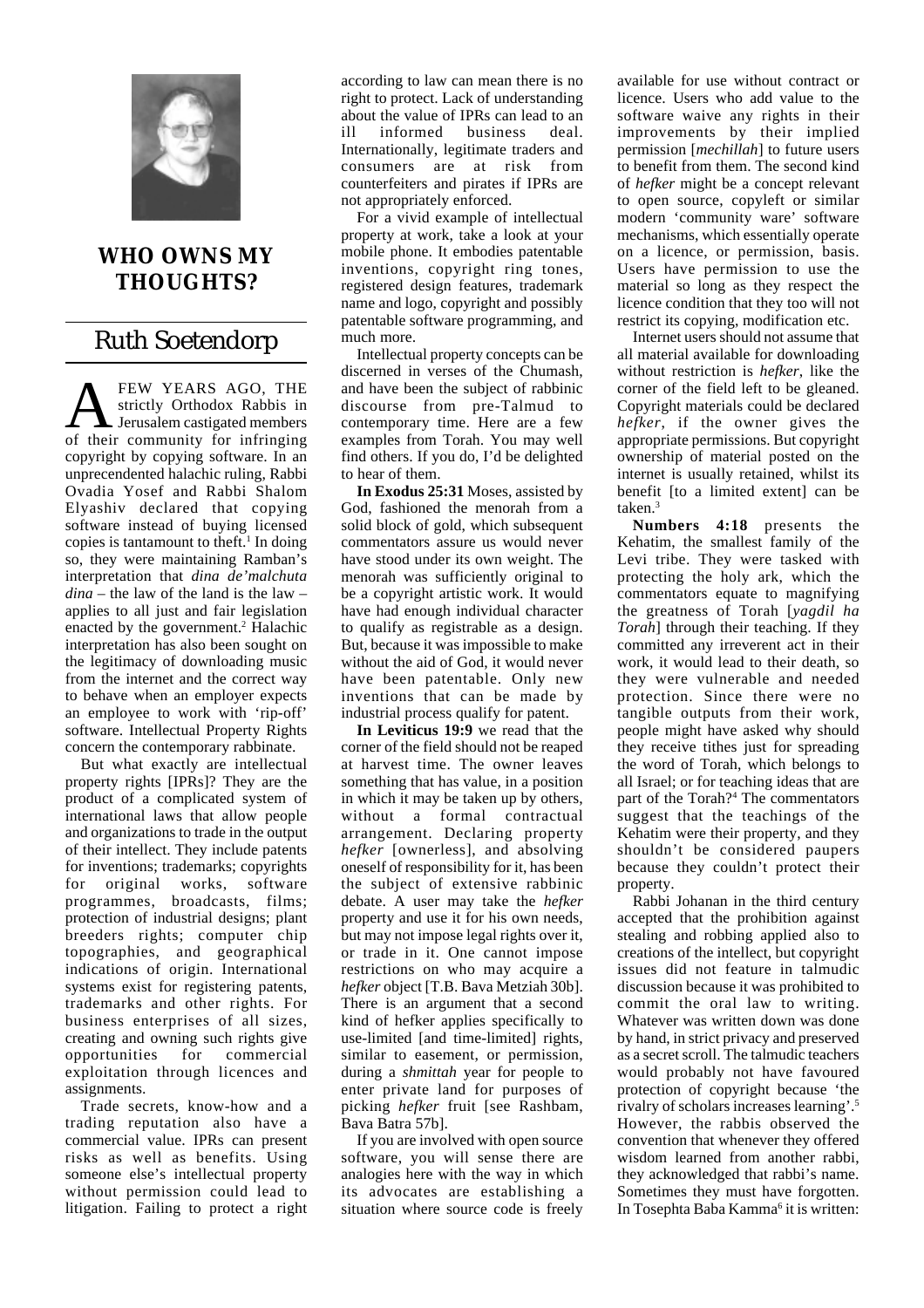'The one who hears a lecture from the master and therafter delivers it as his own, to him is applied the saying of the Proverbs: "Contemn not the thief because he steals when he is hungry, for he will repay sevenfold." He will eventually create knowledge himself and will make up for his thefts.'

**In Deuteronomy 17:18** it is written about the king 'It shall be that when he sits on the throne of his kingdom, he shall write for himself two copies of this Torah in a book, from before the kohanim, the Levites.' One copy was to be kept in his *genizah* – library of holy texts. The other was to accompany him to battle.

The biblical requirement for the King to 'copy' the Torah suggests two things. Firstly, the very act of copying by hand is an enriching experience. We acknowledge the mastery of the *sofer's* work [likewise, the mediaeval monks who copied illustrated psalters in the monasteries]. Secondly, the copied version must be true to the original. The dedicated work of ancient copyists preserves the sacred texts even today, down to the perpetuation of textual mistakes. Acknowledgement of the supreme authorship of Torah, and fastidious protection of the integrity of the original text show how ancient Jewish tradition anticipates the modern notion of an author's moral right – to be identified as author, and to object to derogatory treatment of his work. David Nimmer, a contemporary American authority on copyright law, comments: 'Jewish law embodies the most aggressive, and successful copyright campaign in human history'7

**In Deuteronomy 19:14** we find perhaps the most widely acknowledged Torah reference to intellectual property concepts. 'You shall not move a boundary of your fellow, which the early ones marked out, in your inheritance that you shall inherit, in the Land that the Eternal, your God gives you to possess it.' From this verse, which refers to boundary stones delineating the borders of land, the Rabbis developed the principle of *hasagat gevul* – the wrong of removing a neighbour's landmark. It stood originally for land theft, but was expanded to make clear that any infringement of a neighbour's right is included. Midrash forbids changing the words of a teacher, which are spoken in his name, on the basis of *hasagat gevul.*

More than any other verse, Deutoronomy 19:14 has been held up as the biblical precursor to intellectual property rights by the sixteenth century rabbis, although it was never cited in Talmud in connection with intellectual property.8

From the requirement to respect the physical marking of a monopoly over land, the rabbis extended the concept to include the prohibition of an encroachment on another's livelihood, where there has been a financial investment in conduct of their trade.<sup>9</sup> Rabbis were unlikely to be involved with patent type disputes because Jews did not participate as members of the medieval trade guilds, and so were unlikely to be involved in innovative, creative or inventive practice. However, R. Aha bar Hanina once condemned a man in very strong terms for 'encroaching upon his neighbour's tradez'. In his teaching, it is possible to discern consideration of patent principles: that an inventor is allowed to enjoy a monopoly in his invention, for a limited period of time. One fisherman with a certain special contrivance in his nets, designed to catch more fish, set up his net at the riverbank. A second fisherman set up his net rather close to the first. There was discussion that the second man should remove his nets for a certain distance from the spot where the first man had already spread his net with a good chance of catching fish. R. Meir [father of the R. Tam 1060–1136] emphasized that the first man was entitled to protection of the discovery and invention intrinsic to his special contrivance designed to catch more fish. $10$ 

In Talmud Yevamot, the rabbis teach: 'If a sick person under the stress of his illness agreed to pay an exorbitant amount for healing-drugs, he is not bound by the agreement.' This resonates with the contemporary tension between the moral obligation to save life and the pharmaceutical company's insistence on receiving appropriate royalty payments for patented medications, or biotech companies for use of patented gene sequencing.

From Bible to Talmud times

In Temple times there is historic evidence of 'intellectual property rights' i.e. recognition of the innovator's monopoly where innovative individuals or families of Temple times were anxious to protect the secret processes and techniques they had perfected. Herzog mentions the House of Garmi, who had secret information in respect of the shewbread for the Temple. Likewise, the House of Abtinas had know-how relating to the mix of herbs used in the incence offered in the inner Sanctuary of the Temple. Hygros ben Levi is credited with secret knowledge in the art of singing, and Bar Kasar in the writing of holy scrolls. Their 'trade secrets' and 'know-how' were respected.11

The eleventh and twelfth century habit of song theft also affected the Jews. The poet Jonathan was the author of the *zemira 'Yom Shabbat Kodesh Hu'*. 12 He once happened to be in a gathering in an inn where a 'song thief' sang Johanan's lost poem. The acrostic [first letters of each line] spelt the name Jonathan. The wandering singer was passing it off as his own, and thereby gaining much credit. A dispute arose and Jonathan vindicated his claims by challenging the song thief to explain the acrostic. Jonathan understood the teaching of Proverbs that the prohibition against stealing and robbing applied also to the creations of the mind. When the thief was thus embarrassed in front of the gathering, Jonathan added the last stanza, which included these lines:

'Let no one move my boundary, For in the path of song my lot has fallen;

Be wary and do not abuse The crown of song

With which He favoured me.'

In *D'ror Yikra*, a *shabbat zemirah* by the poet Dunash ben Labrat, he made sure everyone knew who the author was. His name is spelt out acrostically in the first letter of each line of most of the verses.<sup>13</sup>

The printing press made the sacred texts more accessible and created the new profession of publishing. That in turn presented new issues calling for rabbinic decisions, applying halachic wisdom in a contemporary context. There are examples of intellectual property concepts being applied to specifically Jewish 'property': does the modern academic who filled in the gaps in the Dead Scrolls have copyright in his work? Should a Canadian messianic group be allowed to appropriate the menorah as its trademark? Should the discoverer of the gene sequence responsible for a 'Jewish' disease be allowed to rely on patent law to charge exhorbitant test fees?

I look forward to exploring these issues in part II

- <sup>1</sup> Jerusalem Report, 11 October 1999, Jerusalem Post , 14 September 1999
- <sup>2</sup> Schneider, Rabbi Israel ,*Jewish Law and Copyright* The Journal of Halakha and contemporary Society, no XXI, Spring 1991,/Pesach 5751
- <sup>3</sup> <sup>z</sup>From email exchanges with Steve Weiner, an intellectual property lawyer and talmudist, who cites the 'creative analysis of *hefker* by